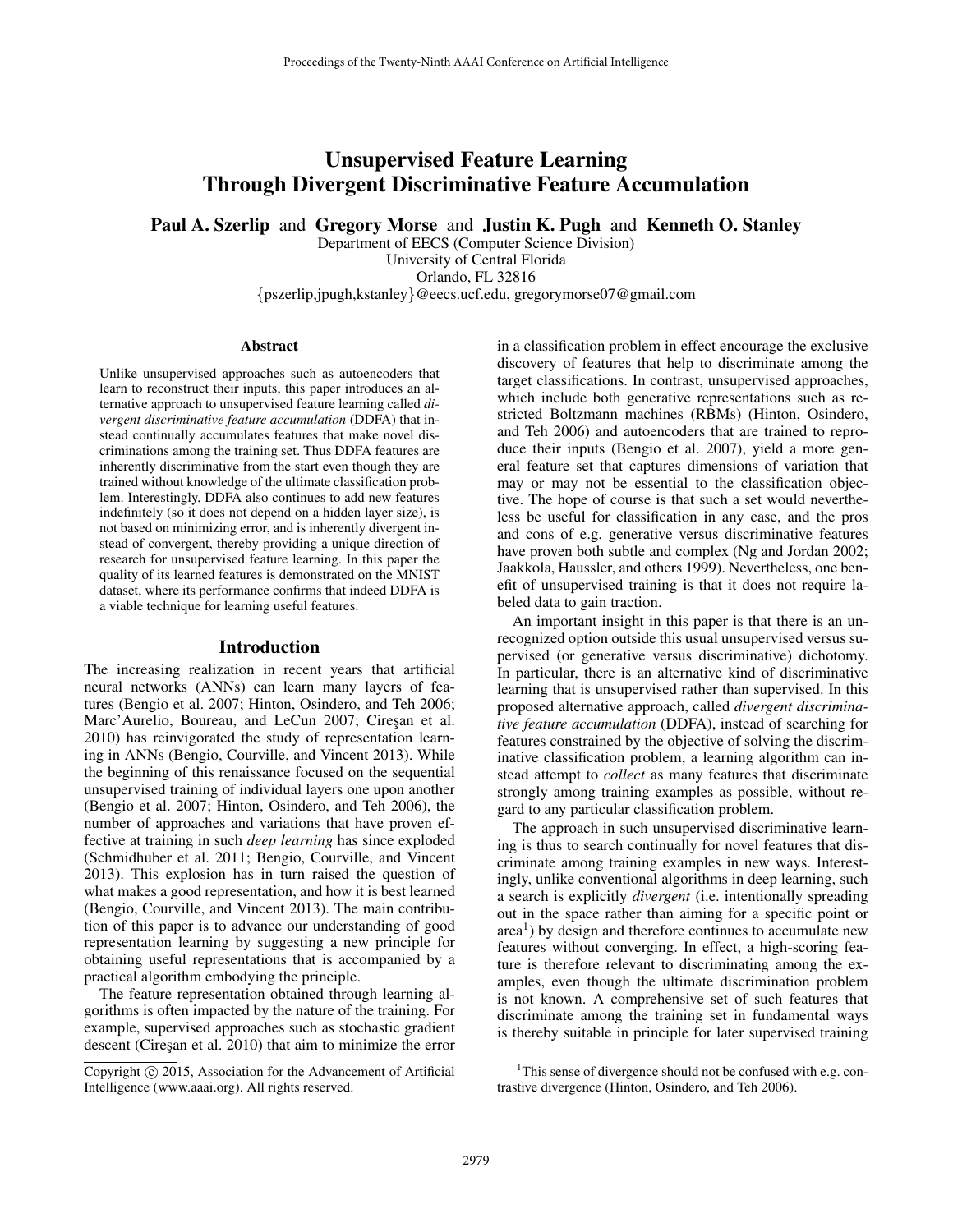*from those collected features* for any particular discrimination task. This idea is intuitive in the sense that even for humans, distinctions among experiences can be learned before we know how we will apply such distinctions.

In fact, this perspective on feature learning has the advantage over more conventional approaches in deep learning that learning does not depend on a fixed a priori number of features. Rather, it simply continues to accumulate new features as long as the algorithm is run. Furthermore, unlike in other unsupervised approaches, the accumulated features are known explicitly to be discriminative, suiting them well to later discriminative learning. Another potentially advantageous property of such a feature accumulator is its lack of convergence (thereby avoiding the problem of local optima), which stems from the fact that it is inherently divergent because it is not based on minimizing an error. In these ways DDFA is uniquely flexible and autonomous.

The driving force behind the feature accumulator is the imperative of finding novel features. Thus a well-suited algorithm for implementing this idea in practice is the recent *novelty search* algorithm (Lehman and Stanley 2011), which is a divergent evolutionary algorithm that is rewarded for moving *away* in the search space of candidate behaviors (such as discriminations) from where it has already visited to where it has not. By accumulating features that are themselves ANNs, novelty search in this paper enables DDFA. As with other unsupervised pretraining approaches such as autoencoders, once DDFA determines that sufficient features are collected, a classifier is trained above them for the classification task (through backpropagation in this paper). To demonstrate the potential of DDFA to collect useful features, it is tested in this paper by collecting single-layer features for the MNIST digital handwriting recognition benchmark (LeCun and Cortes 1998). Even with the consequent twolayer shallow classifier network, its testing performance rivals more conventional training techniques.

This initial proof of concept establishes the efficacy of accumulating features as a basis for representation learning. While the one-layer discriminative features from DDFA perform well, DDFA can conceivably improve further through layering (e.g. accumulating multilayer features or searching for novel features that are built above already-discovered features) and convolution (LeCun and Bengio 1995), just like other deep learning algorithms. Most importantly, based on the novel representational principle that discriminators make good features for classification problems, DDFA opens up a new class of learning approaches.

## Background

This section reviews the two algorithms, novelty search and HyperNEAT, that underpin the DDFA approach.

#### Novelty Search

In just the last year, the idea that an evolutionary approach can help to collect a set of useful features has begun to attract significant interest. Researchers have proposed both to evolve a feature set all at once that is rewarded in aggregate for its diversity (Koutník, Schmidhuber, and Gomez 2014)

and to evolve individual features that are collected for their contribution to ultimate classification performance (Auerbach, Fernando, and Floreano 2014; Knittel and Blair 2014). The novel direction in this paper is to collect individual features that are retained for their diversity rather than for their contribution to performance at a given problem, which also makes the proposed approach unsupervised.

The problem of *collecting* novel instances of a class is different from the more familiar problem of minimizing error. While error minimization aims at converging towards minima in the search space, collecting novelty requires diverging away from past discoveries that continue to accumulate. This divergent process is thus well-suited to a population-based approach that accumulates and remembers novel discoveries to help push the search continually to even more novelty as it progresses. The novelty search algorithm (Lehman and Stanley 2011) implements such a process in practice through an evolutionary approach.

The idea in novelty search is to reward candidates (by increasing their probability of reproduction) who are behaviorally novel. If the candidates are ANNs as in the present study, then the word "behaviorally" becomes critical because it refers to what the discovered ANNs *actually do* (e.g. how they discriminate) as opposed to just their underlying genetic representations (i.e. genomes), which may or may not do anything interesting. Thus discovering novel behaviors requires search (as opposed to just enumerating random sets of genes), thereby instantiating a nontrivial alternative to the traditional objective gradient.

This point is particularly important in the context of deep learning, where researchers have commented on the potential long-term limitations of optimization gradients and the need for a broader and less convergent approaches for learning representations. For example, when discussing the future of representation learning, Bengio (2013) notes:

The basic idea is that humans (and current learning algorithms) are limited to "local descent" optimization methods, that make small changes in the parameter values with the effect of reducing the expected loss in average. This is clearly prone to the presence of local minima, while a more global search (in the spirit of both genetic and cultural evolution) could potentially reduce this difficulty.

Novelty search (Lehman and Stanley 2011) can be viewed as an embodiment of such a "genetic evolution" that is suited to accumulating discoveries free from the pitfalls of "local descent." In fact, while novelty search was originally shown sometimes to find the objective of an optimization problem more effectively than objective-based optimization (Lehman and Stanley 2011), Cully and Mouret (2013) recently raised the intriguing notion of novelty search as a *repertoire collector*. That is, instead of searching for a *solution* to a problem, novelty search can collect a set of novel skills (each a point in the search space) intended for later aggregation by a higher-level mechanism. This repertoire-collecting idea aligns elegantly with the problem of accumulating features for deep learning, wherein each feature detector is like a "skill" within the repertoire of a classifier.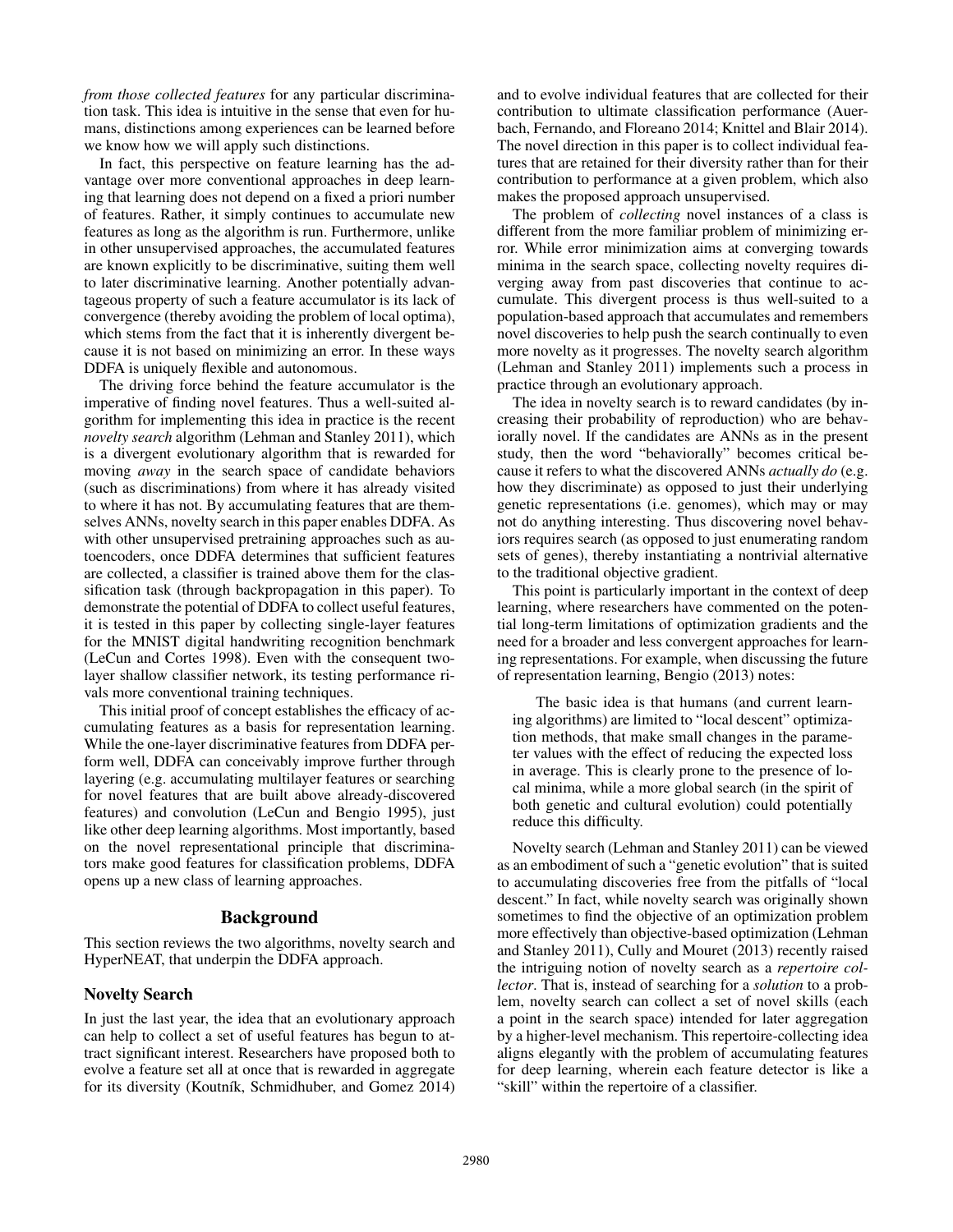In practice, novelty search maintains an *archive* of previously novel discoveries as part of the algorithm. Future candidates are then compared to the archive to determine whether they too are novel. A random sampling of candidates is entered into the archive, which implies that more frequently-visited areas will be more densely covered. Intuitively, if the average distance to the nearest neighbors of a given behavior  $b$  is large then it is in a sparse area; it is in a dense region if the average distance is small. The sparseness  $\rho$  at point b is given by

$$
\rho(x) = \frac{1}{k} \sum_{i=0}^{k} \text{dist}(b, \mu_i),\tag{1}
$$

where  $\mu_i$  is the *i*th-nearest neighbor of *b* with respect to the distance metric *dist*, which is a domain-dependent measure of behavioral difference between two individuals in the search space. The nearest neighbors calculation must take into consideration individuals from the current population and from the permanent archive of novel individuals. Candidates from more sparse regions of this behavioral search space then receive higher novelty scores, which lead to a higher chance of reproduction. Note that it is not known *a priori* how to enter areas of low density just as it is not known a priori how to construct a solution close to the objective. Thus, moving through the space of novel behaviors requires exploration.

Novelty search in effect runs as a regular evolutionary algorithm wherein novelty replaces fitness as the criterion for selection, and an expanding archive of past novel discoveries is maintained. This simple idea will empower DDFA in this paper to accumulate a collection of novel features.

## HyperNEAT

The term for an evolutionary search for ANNs is *neuroevolution* (Stanley and Miikkulainen 2002; Floreano, Dürr, and Mattiussi 2008). This section is designed to introduce the particular neuroevolution algorithm (called HyperNEAT) that is combined with novelty search to search for features in this paper. Because neuroevolution is an independent field that may be unfamiliar to many in deep learning, this section is written to emphasize the main ideas that make it appealing for the purpose of feature learning, without including details that are unnecessary to understand the operation of the proposed DDFA algorithm. The complete details of HyperNEAT can be found in its primary sources (Stanley, D'Ambrosio, and Gauci 2009; Gauci and Stanley 2010; 2008; Verbancsics and Stanley 2010).

In a domain like visual recognition, the pattern of weights in useful features can be expected to exhibit a degree of contiguity and perhaps regularity. For example, it is unlikely that an entirely random pattern of largely unconnected pixels corresponds to a useful or interesting feature. It has accordingly long been recognized in neuroevolution that entirely random perturbations of weight patterns, which are likely to emerge for example from random mutations, are unlikely to maintain contiguity or regularity. While stochastic gradient descent (SGD) algorithms at least justify their trajectory through the search space through descent, a completely



Figure 1: Systematic Deformation in HyperNEAT-style Mutation. Each image depicts the pattern of weights projecting from a single  $28 \times 28$  input field to a single output node. The weight of a hypothetical feature (a) exhibits contiguity and some symmetry. The HyperNEAT style of mutation (b) perturbs the pattern of weights while still preserving the geometric regularities of the original feature. In contrast, simply randomly mutating weights with uniform probability (c) leads to an incoherent corruption of the original feature.

random perturbation of weights is arguably less principled and therefore perhaps less effective. Nevertheless, SGD still suffers to some extent from the same problem that even a step that reduces error may not maintain contiguity or regularity in the feature geometry. Neuroevolution algorithms have responded to this concern with a class of representations called *indirect encodings* (Stanley and Miikkulainen 2003), wherein the weight pattern is generated by an evolving genetic encoding that is biased towards contiguity and regularity by design. That way, when a mutation is applied to a feature, the feature deforms in a systematic though still randomized fashion (figure 1).

HyperNEAT, which stands for *Hypercube-based Neuro-Evolution of Augmenting Topologies* (Stanley, D'Ambrosio, and Gauci 2009; Gauci and Stanley 2010; 2008; Verbancsics and Stanley 2010) is a contemporary neuroevolution algorithm based on such an indirect encoding. In short, HyperNEAT evolves an encoding network called a compositional pattern producing network (CPPN; Stanley 2007) that *describes* the pattern of connectivity within the ANN it encodes. Therefore, mutations in HyperNEAT happen to the *CPPN*, which then transfers their effects to the encoded ANN. In this way the CPPN is like DNA, which transfers the effects of its own mutations to the structures it encodes, such as the brain. Because the CPPN encoding is designed to describe patterns of weights across the geometry of the encoded network, the weights in Hyper-NEAT ANNs tend to deform in contiguity-preserving and regularity-preserving ways (as seen in figure 1), thereby providing a useful bias (Stanley, D'Ambrosio, and Gauci 2009; Gauci and Stanley 2010). Furthermore, CPPNs in Hyper-NEAT grow over evolution (i.e. their structure is augmented over learning), which means that the pattern of weights in the ANN they describe (which is fixed in size) can become more intricate and complex over time.

An important observation is that HyperNEAT's tendency to preserve geometric properties in its weights means that it is not invariant to permutations in the input vector. In effect (in e.g. the case of MNIST) it is exploiting the known two-dimensional geometry of the problem. However, at the same time, while it does exploit geometry, its use in this paper is not convolutional either: its input field is never broken into receptive fields and is rather projected in whole directly (without intervening layers) to a single-feature output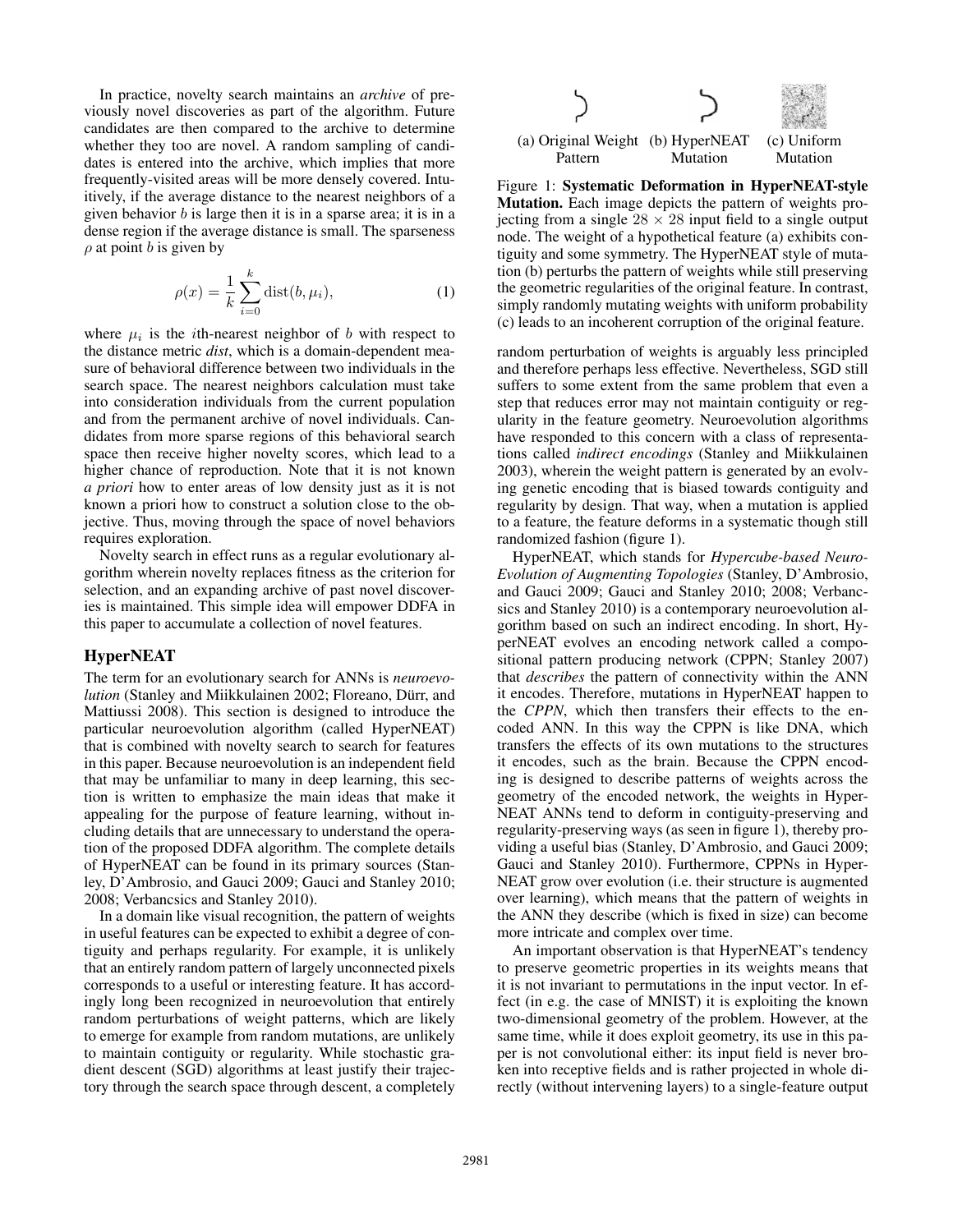node. Thus the powerful advantage of convolution for visual problems is *not available in this investigation*, making the problem more challenging. As a consequence, the DDFA implementation in this paper does not fit neatly into the permutation-invariant-or-not dichotomy, and may be considered somewhere closer to typical permutation-invariant scenarios. Nevertheless, while not investigated in this study, it may be interesting in the future to compare the performance of DDFA with and without HyperNEAT to further isolate the advantage provided by indirect encoding.

This overview of HyperNEAT is left brief because its other details (which are widely disseminated in the venues above) are not essential to the main idea in this paper, which is to accumulate feature detectors through novelty search.

#### Approach: DDFA

Unsupervised pretraining in deep learning has historically focused on approaches such as autoencoders and RBMs (Bengio et al. 2007; Hinton, Osindero, and Teh 2006) that attempt to *reconstruct* training examples by first translating them into a basis of features different from the inputs, and then from those features regenerating the inputs. Of course, one potential problem with this approach is that there is no assurance that the learned features actually align with any particular classification or discrimination problem for which they might be used in the future. Yet this conventional approach to learning features also raises some interesting deeper questions. For example, is there any *other* way to extract meaningful features and thereby learn representations from a set of examples without explicit supervision?

There are some well-known simple alternatives, though they are not usually characterized as feature-learning algorithms. For example clustering algorithms such as k-means or Gaussian mixture models in effect extract structure from data that can then assist in classification; in fact at least one study has shown that such clustering algorithms can yield features as effective or more so for classification than autoencoders or RBMs (Coates, Ng, and Lee 2011). This result highlights that reconstruction is not the only effective incentive for extracting useful structure from the world.

The approach introduced here goes beyond simple clustering by emphasizing the general ability to learn diverse *distinctions*. That is, while one can learn how to *describe* the world, one can also learn how different aspects of the world *relate* to each other. Importantly, there is no single "correct" view of such relations. Rather, a rich set of learned relationships can support drawing important distinctions later. For example, in one view palm trees and "regular" trees share properties that distinguish them from other plants. However, in another view, palm trees are in fact distinct from regular trees. *Both* such views can be useful in understanding nature, and one can hold both simultaneously with no contradiction. When an appropriate question comes up, such as which plants are tall and decorative, the feature *tall* becomes available because it was learned to help make such general distinctions about the world in the past.

The idea in DDFA is to continually accumulate such distinctions systematically through novelty search, thereby building an increasingly rich repertoire of features that help

divide and relate observations of the world. Why should accumulating a diverse set of features provide an advantage over optimization-based approaches? One reason is that searching for diversity is not susceptible in the same way to local optima: while e.g. an autoencoder or direct optimization on a classifier can converge to a local optimum, in contrast DDFA features are independently rewarded for diverging from other features, preventing such premature convergence. In addition, in principle, to discriminate one class from another a classifier must possess knowledge of every feature that might distinguish the two classes; DDFA is *explicitly* seeking all such possible distinctions while the objective of learning features that *reconstruct* the input in e.g. an autoencoder is not. Intuitively, DDFA can be interpreted as a formalization of *divergent thinking*, wherein the thinker achieves a novel insight by exploring many perspectives simultaneously and without prejudice.

More formally, suppose there are  $n$  training examples  $\{x^{(1)},...,x^{(n)}\}$ ; whether or not they are labeled will not matter because feature learning will be unsupervised. Suppose also that any single *feature detector*  $h_i$  (i.e. a single hidden node that detects a particular feature) outputs a real number whose intensity represents the degree to which that feature is present in the input. It follows that  $h_i$  will assign a real number  $h_i^{(t)}$  to every example  $x^{(t)}$  depending on the degree to which  $x^{(t)}$  contains the feature of interest for  $h_i$ . The output of  $h_i$  for all features  $x^{(t)}$  where  $t = 1, \ldots, n$  thereby forms a vector  $\{h_i^{(1)}, \ldots, h_i^{(n)}\}$  that can be interpreted as the *signature* of feature detector  $h_i$  across the entire training set. In effect the aim is to continually discover new such signatures.

This problem of continually discovering novel signatures is naturally captured by novelty search, which can be set up explicitly to evolve feature detectors  $h_i$ , each of which takes a training example as input and returns a single output. The signature  $\{h_i^{(1)},...,h_i^{(n)}\}$  of  $h_i$  over all training examples is then its *behavior characterization* for novelty search. The novelty of the signature is then measured by comparing it to the k-nearest signatures in the novelty archive, following equation 1. Novelty search then dictates that more novel features are more likely to reproduce, which means that gradients of novel signatures will be followed in parallel by the evolving population. Those features whose sparseness  $\rho$  (i.e. novelty) exceeds a minimum threshold  $\rho_{\text{min}}$  are stored in the growing novel feature collection for later classifier training. In summary, DDFA continually collects features that classify the examples in the training set differently from features that came before, thereby accumulating increasingly diverse means for distinguishing training examples from each other.

A likely source of confusion is the question of whether DDFA is a kind of exhaustive search over signatures, which would not tend to discover *useful* features in a reasonable runtime. After all, the number of theoretically possible distinctions is exponential in the number of training examples. However, a critical facet of novelty-based searches that are combined with HyperNEAT-based neuroevolution is that the complexity of features (and hence distinctions) tends to increase over the run (Lehman and Stanley 2011). As a result, the initial features discovered encompass simple principles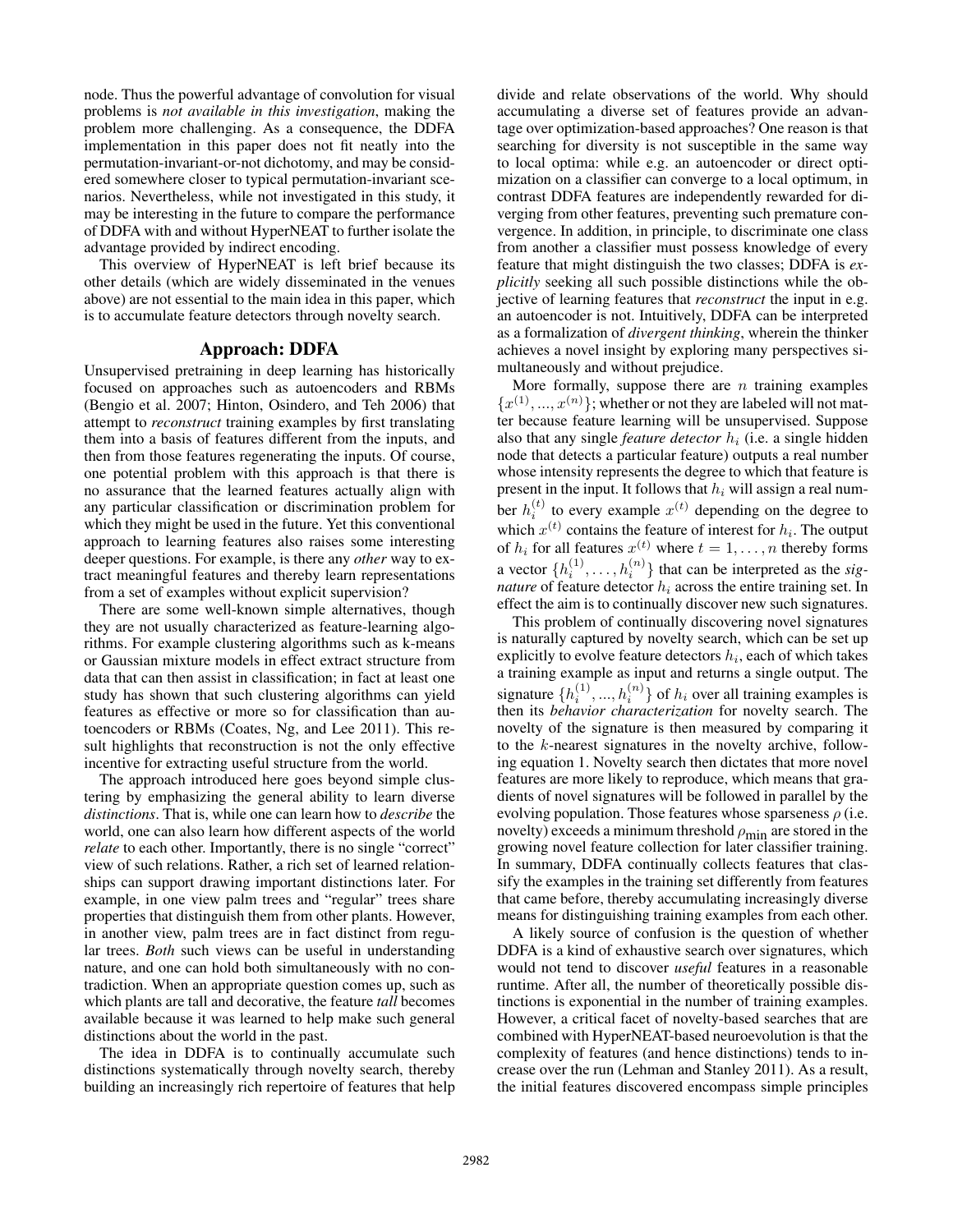(e.g. is the left side of the image dark?) that gradually increase in complexity. For this reason, the most arbitrary and incoherent features (e.g. are there 17 particular dots at specific non-contiguous coordinates in the image?) are possible to discover only late in the search. Furthermore, because the novelty signature is measured over the training set, features that make broad separations *relevant* to the training set itself are more likely to be discovered early. In effect, over the course of DDFA, the feature discoveries increasingly shift from simple principles to intricate minutia. Somewhere along this road are likely diminishing returns, well before all possible signatures are discovered. Empirical results reported here support this point.

Interestingly, because DDFA does not depend on the minimization of error, in principle it can continue to collect features virtually indefinitely, but in practice at some point its features are fed into a classifier that is trained from the collected discriminative features.

#### Experiment

The key question addressed in this paper is whether a divergent discriminative feature accumulator can learn *useful* features, which means they should aid in effective generalization on the test set. If that is possible, the implication is that DDFA is a viable alternative to other kinds of unsupervised pretraining. To investigate this question DDFA is trained and tested on the MNIST handwritten digit recognition dataset (LeCun and Cortes 1998), which consists of 60,000 training images and 10,000 test images. Therefore, the signature of each candidate feature discovered by DDFA during training is a vector of 60,000 real values.

Because the structure of networks produced by Hyper-NEAT can include as many hidden layers as the user chooses, the question arises how many hidden layers should be allowed in *individual features*  $h_i$  learned by Hyper-NEAT. This consideration is substantive because in principle DDFA can learn arbitrarily-deep individual features all at once, which is unlike e.g. the layer-by-layer training of a deep stack of autoencoders. However, the explicit choice was made in this introductory experiment to limit DDFA to single-layer features (i.e. without hidden nodes) to disentangle the key question of whether the DDFA process represents a useful principle from other questions of representation such as the implications of greater depth. Therefore, feature quality is addressed straightforwardly in this study by observing the quality of classifier produced based only on single-layer DDFA features. As a result, the final classifier ANN has just two layers: the layer of collected features and the ten-unit output layer for classifying MNIST digits.

The single-layer DDFA approach with novelty search and HyperNEAT is difficult to align directly with common deep learning approaches in part because of its lack of permutation invariance even though it is not convolutional in any sense (thereby lacking the representational power of such networks), and its lack of depth in this initial test. Thus to get a fair sense of whether DDFA learns useful features it is most illuminating to contrast it with the leading result on an equivalently shallow two-layer architecture (which are rare in recent years) that similarly avoided special preprocessing

like elastic distortions or deskewing. In particular, Simard, Steinkraus, and Platt (2003) obtained one of the best such results of 1.6% test error performance. Thus a significant improvement on that result would suggest that DDFA generates useful features that help to stretch the capacity of such a shallow network to generalize. DDFA's further ability to approach the performance of conventional vanilla deep networks, such as the original 1.2% result from Hinton, Osindero, and Teh (2006) on a four-layer network pretrained by a RBM, would hint at DDFA's potential utility in the future for pretraining deeper networks.

During the course of evolution, features are selected for reproduction based on their signature's novelty score (sparseness  $\rho$ ) calculated as the sum of the distances to the knearest neighbors ( $k = 20$ ), where neighbors include other members of the population as well as the historical novelty archive. At the end of each generation, each individual in the population (size  $= 100$ ) has a 1% chance of being added to the novelty archive, resulting in an average of 1 individual added to the novelty archive on each generation. Separately, a list of individuals called the *feature list* is maintained. At the end of each generation, each member of the population is scored against the current feature list by finding the distance to the nearest neighbor  $(k = 1)$ , where neighbors are members of the feature list. Those individuals that score above a threshold  $\rho_{\text{min}} = 2,000$  are added to the feature list. In effect, the feature list is constructed in such a way that all collected features have signatures that differ by at least  $\rho_{\text{min}}$ from all others in the collection. This threshold-based collection process protects against collecting redundant features. A simple variant of HyperNEAT called HyperNEAT-LEO (Verbancsics and Stanley 2011) (which leads to less connectivity) was the main neuroevolution engine. The Hyper-NEAT setup and parameters can be easily reproduced in full because they are simply the default parameters of the Sharp-NEAT 2.0 publicly-available package (Green 2003–2014).

To observe the effect of collecting different numbers of features, DDFA was run separately until both 1,500 and 3,000 features were collected. After collection concludes, a set of ten classification nodes is added on top of the collected features, and simple backpropagation training commences. The training and validation procedure mirrors that followed by Hinton, Osindero, and Teh (2006): first training is run on 50,000 examples for 50 epochs to find the network that performs best on a 10,000-example validation set. Then training shifts to the full 60,000-example set, which is trained until it reaches the same training error as in the best validation epoch. The resulting network is finally tested on the full 10,000-example test set. This whole procedure is similar to how autoencoders are trained before gradient descent in deep learning (Bengio et al. 2007).

#### Results

The main results are shown in Table 1. DDFA was able to achieve test errors of 1.42% and 1.25% from collections of 1,500 and 3,000 features, respectively, which are both well below the 1.6% error of the similar shallow network trained without preprocessing from Simard, Steinkraus, and Platt (2003). In fact, the result for the 3,000-feature network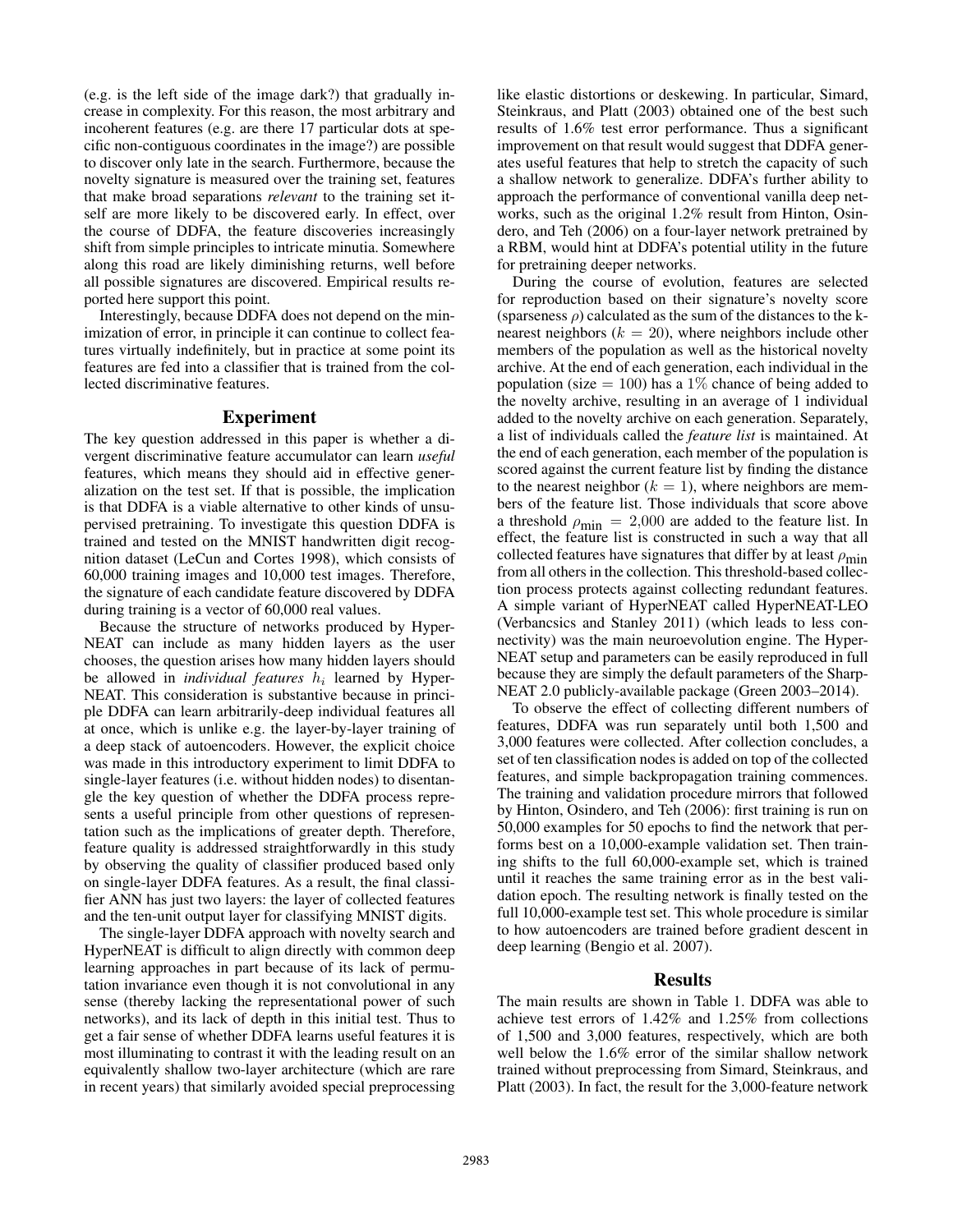| <b>Features</b> | <b>DDFA Test Error</b> | <b>Random CPPNs Control</b> | <b>Random Weights Control</b> |
|-----------------|------------------------|-----------------------------|-------------------------------|
| 1.500           | .42%                   | 63%                         | 2.20%                         |
| 3.000           | $1.25\%$               | $.61\%$                     | $2.00\%$                      |

Table 1: MNIST Testing Error Rates of DDFA and Controls.



Figure 2: Example Collected Features. Each square is a weight pattern for an actual feature discovered by DDFA in which white is negative and black is positive. As these examples show, features range from simple line orientation detectors reminiscent of those found in the lower levels of conventional deep networks (towards left) to more complex shapes (towards right).

even approaches the 1.2% error of the significantly deeper network of Hinton, Osindero, and Teh (2006), showing that shallow networks can generalize surprisingly well by finding sufficiently high-quality feature sets, even despite a lack of exposure to distortions during training. It also appears that more collected features lead to better generalization, at least at these sizes. It took 338 and 676 generations of feature collection to obtain the 1,500 and 3,000 features, respectively. Collecting 3,000 features took about 36 hours of computation on 12 3.0 GHz cores.

Figure 2 shows a typical set of features collected by DDFA. Interestingly, unlike the bottom layer of deep learning networks that typically exhibit various line-orientation detectors, DDFA also collects more complex features because newer features of increasing complexity evolve from older features.

To rule out the possibility that the reason for the testing performance is simply the HyperNEAT-based encoding of features, a random CPPNs control was also run. It follows an identical procedure for training and testing, except that novelty scores and adding to the feature list during the feature accumulation phase are decided *randomly*, which means the final collection in effect contained random features with a range of CPPN complexity similar to the normal run. To further investigate the value of the HyperNEAT representation, an additional random weights control was tested whose weights were assigned from a uniform random distribution, bypassing HyperNEAT entirely. As the results in Table 1 show, the CPPN encoding in HyperNEAT provides a surprisingly good basis for training even when the features are entirely randomly-generated. However, they are still inferior to the features collected by normal DDFA. As shown in the last column, without HyperNEAT, testing performance with a collection of random features is unsurprisingly poor. In sum these controls show that the pretraining in DDFA is essential to priming the later classifier for the best possible performance.

## Discussion and Future Work

The results suggest that DDFA can indeed collect useful features and thereby serve as an alternative unsupervised fea-

ture learner. While it may ultimately lead to better training performance in some cutting-edge problems, future work with more layers and on larger problems is clearly necessary to investigate its full potential for exceeding top results.

However, it is important to recognize that significantly more than performance is at stake in the dissemination of alternative unsupervised training techniques based on new principles. Deep learning faces several fundamental challenges that are not only about testing performance. For example, recent surprising results from Szegedy et al. (2013) show that very small yet anomalous perturbations of training images that are imperceptible to the human eye can fool several different kinds of deep networks that nevertheless ominously score well on the test set. The implications of these anomalies are not yet understood. At the same time, as Bengio (2013) points out, local descent on its own will not ultimately be enough to tackle the most challenging problems, suggesting the need for radical new kinds of optimization that are more global. These kinds of considerations suggest that simply scoring well on a test set in the short run may not necessarily foreshadow continuing success for the field in the long run, highlighting the need for new approaches.

By showing that unsupervised discriminative learning can be effective, DDFA brings several intriguing corollaries. Among those, it is possible to conceive training methods that act as continual feature accumulators that do not require a fixed "hidden layer size." Furthermore, it is possible to learn useful features without any kind of error minimization (which is even used in conventional unsupervised techniques). Relatedly, an interesting question is whether anomalous results are sometimes a side effect of the very idea that all useful knowledge ultimately must come from minimizing error. The divergent dynamics of novelty search also mean that the search is inherently more global than local descent for the very reason that it is continually diverging, thereby offering a hint of how more expansive feature sets can be collected. Thus, in addition to the many possibilities for training multilayer deep features in DDFA, another important path for future work is to investigate the long-term implications of these more subtle differences from conventional techniques, and to determine whether similar such unique properties can be introduced to deep learning through non-evolutionary techniques that also follow gradients of novelty instead of error.

#### Acknowledgements

This material is based upon work supported by the National Science Foundation under Grant No. IIS-1421925. Any opinions, findings, and conclusions or recommendations expressed in this material are those of the author(s) and do not necessarily reflect the views of the National Science Foundation. Special thanks to the UCF STOKES cluster.